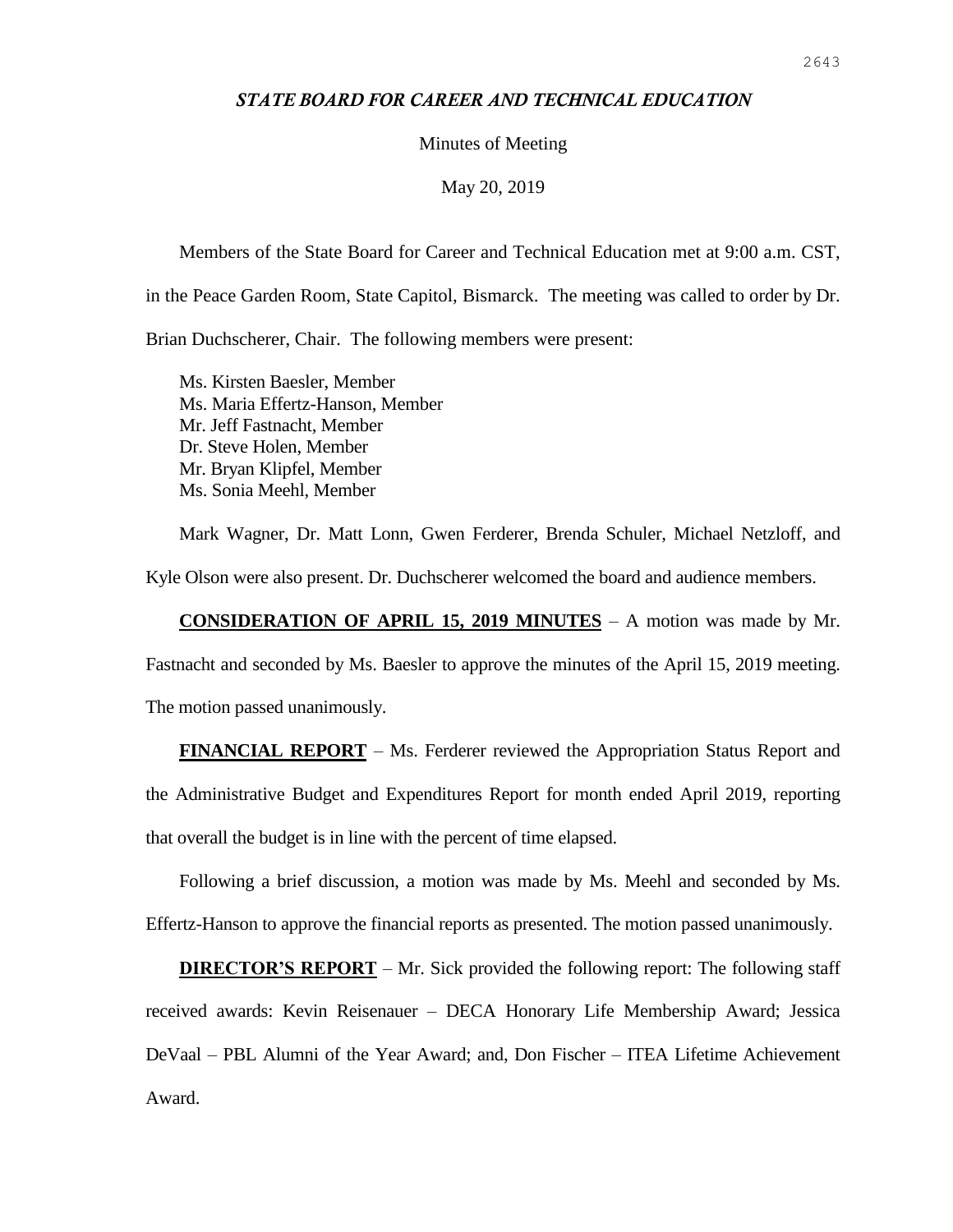Janelle Wiedrich has resigned her position as the Family and Consumer Sciences Education Supervisor effective August 2. The position announcement closes on May 24.

Meetings with Center for Distance Education personnel have been held to discuss fiscal and other CDE practices. A meeting with CDE has also been scheduled for June 20 in Fargo with Dr. Lonn, Dr. Duchscherer Mr. Sick and any other board members who wish to attend.

Activities Mr. Sick was involved in included: Southeast Region CTC National Honor Society induction ceremony; Impact Dakota Conference; ND K-20 Cyber Education Initiative Planning Meeting. Activities Mr. Wagner was involved in included: Bismarck Career Academy National Honor Society induction ceremony; Impact Dakota Conference; and National Career Pathways Conference.

Upcoming meetings and events Mr. Sick will be involved in include: PK-12 Education Vision Steering Committee; AHEC Advisory Board; Workforce Development Council; CTSO Officer Leadership Training; and Perkins meetings with many stakeholders that include NDCEL, ND Hospital Association, NDSBA, and REA directors. Perkins Surveys have been sent to students, parents and CTE administrators. Surveys will also be sent to employer groups and school administrators and principles.

**2019 LEGISLATIVE SESSION** – Mr. Sick reviewed the Career and Technical Education Appropriations Bill - HB1019, reporting that the primary increases were: Secondary Grants for Cost to Continue \$1,000,000; Secondary Grants for New and Expanding CTE Programs \$1,150,000; and the transfer of the Center for Distance Education from ITD to CTE \$9,351,188.

Mr. Sick then briefly reviewed bills that CTE followed during the session that included: HB1171, HB1531, SB2015, SB2025, SB2182, SB2215 and SB2216.

Discussion was held on the Education Technology Council and the new Coordinating Council that the State Board of Public School Education will be involved in. More discussion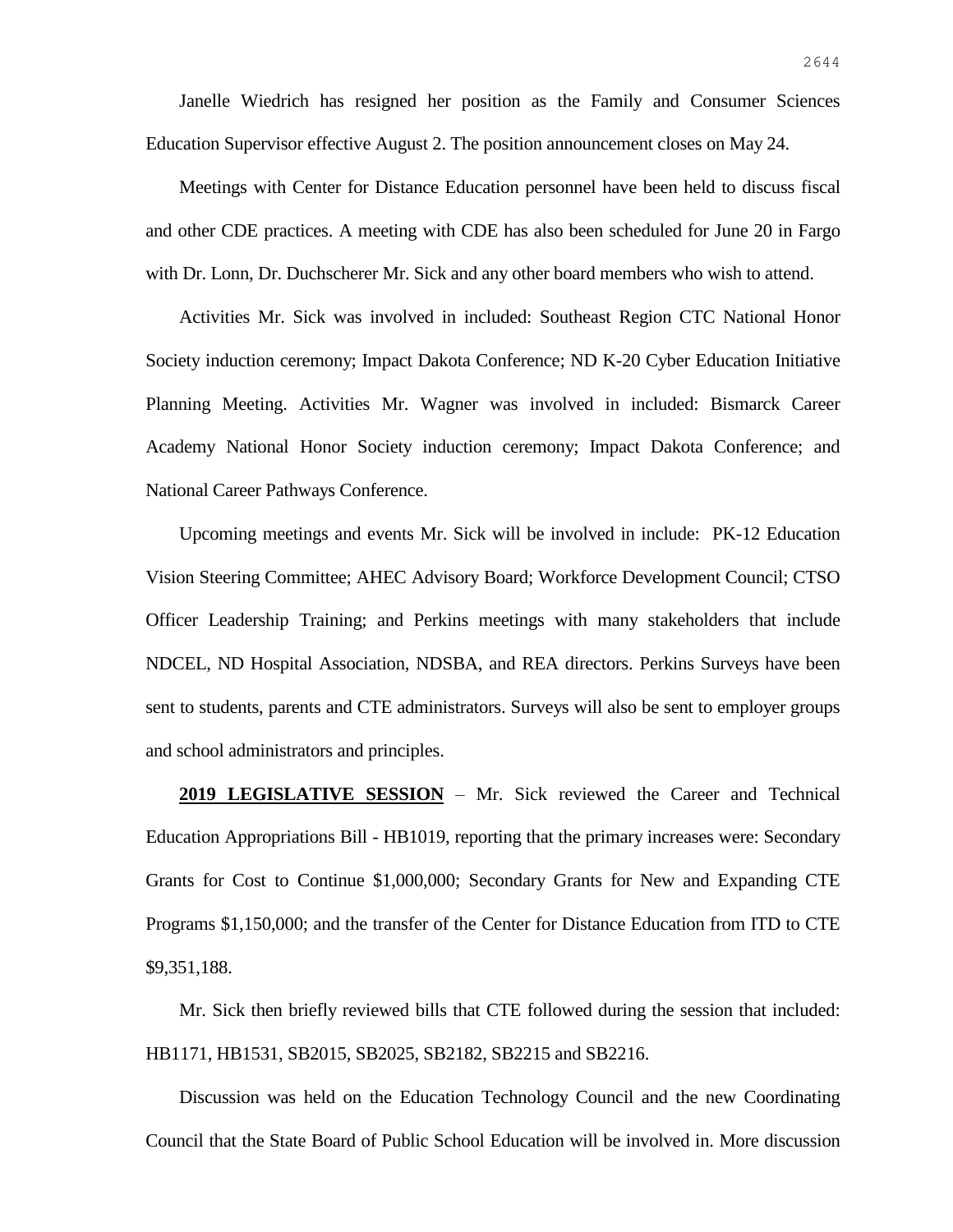on the Coordinating Council will be held during the State Board of Public School Education meeting.

**PROPOSED BUDGET** – CTE – Proposed 2019-2020 State and Federal Funding – Mr. Sick reviewed the CTE Administrative Budget totaling \$3,385,281, reporting that the increase in Professional Services was due to moving RUReady from the grants line and the ITD increase was due to the Perkins update.

The Carl Perkins Allocations and Consortium information was reviewed. Mr. Sick and Ms. Ferderer explained that the formula used is in the Perkins Law and that schools will be notified of their allocation amounts once carryover funds are reallocated.

Mr. Sick reviewed the \$5,037,372 Carl Perkins Funds that are available and reported that carryover adjustments will be made once all revised budgets have been processed.

Following discussion, Mr. Sick reported that the second reading of the FY2020 State and Federal Funding will be provided at the June meeting.

FY2020 General Fund Projections were reviewed. As of today, there is a net obligation of

\$11,240,878 for secondary programs; however revised budgets are continuing to be processed.

Discussion was held on the General Fund projections and Carl Perkins obligations.

New and Expanded Program Requests – The Expanded and New Program Requests for FY2020 were reviewed. Mr. Sick reported that the requests total \$766,478 and show a demand for CTE programs.

Discussion was held on the new and expanded requests and how funding the requests will be covered in the future. Mr. Sick responded that any requests that are approved are then moved to the grants line in following years.

Discussion was then held on the support for Career Development.

Following discussion, Ms. Baesler requested that updates on the Statewide Strategic Vision and Steering Committee be provided at the June meeting.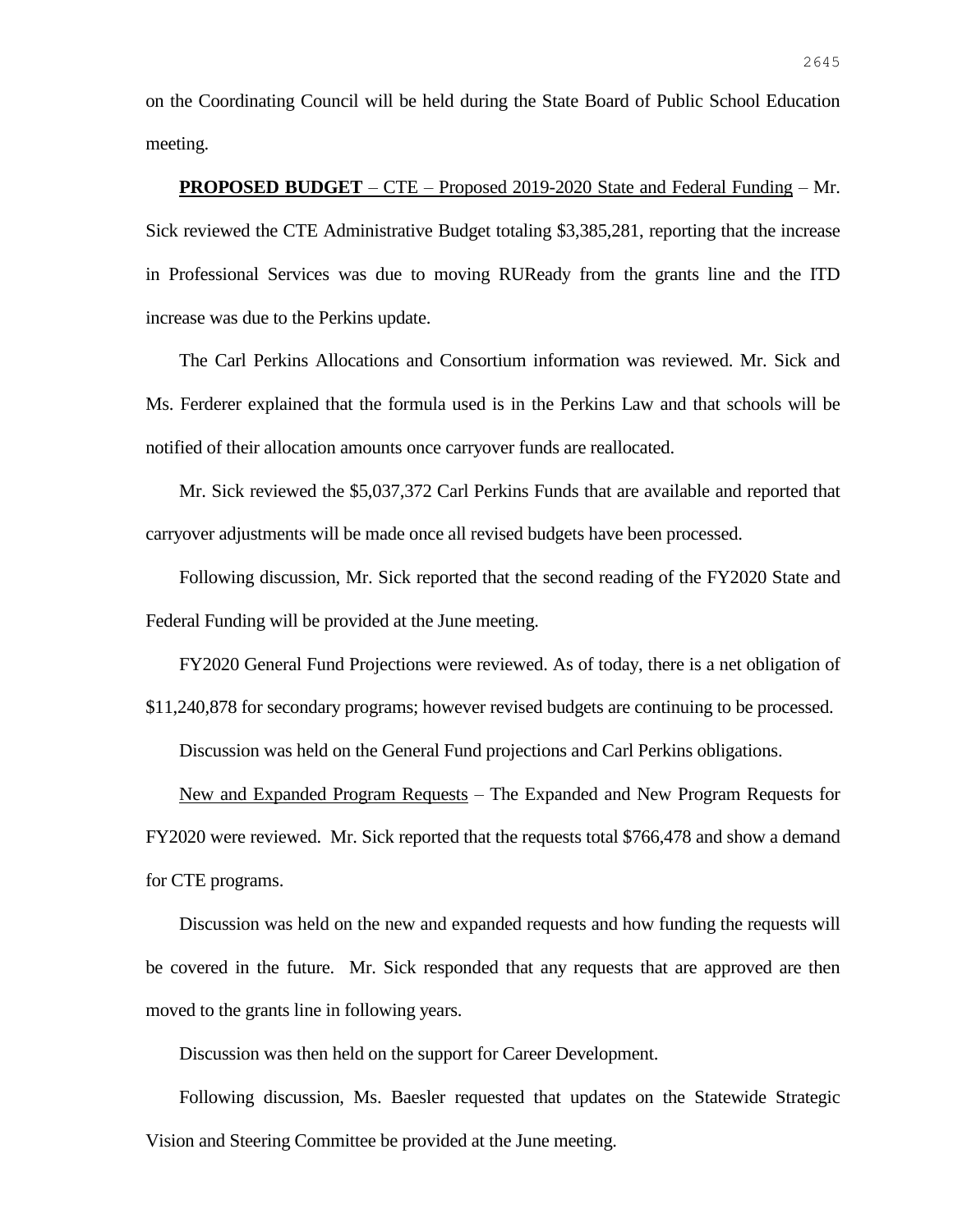Following further discussion, a motion was made by Ms. Effertz-Hanson and seconded by Mr. Fastnacht to approve the New and Expanded Program requests. The roll call vote was as follows:

Ms. Meehl - aye Mr. Fastnacht - aye Ms. Effertz-Hanson - aye Dr. Holen – absent and not voting Mr. Klipfel – absent and not voting Ms. Baesler - aye Dr. Duchscherer – aye

The motion passed unanimously.

 $\overline{\text{CDE}}$  – Dr. Matt Lonn reviewed the CDE Administrative Budget for FY2020, totaling \$4,262,557 and the new programs and prices beginning July 1, 2019.

Discussion was held on the language in HB1019 Section 3 Center for Distance Education – Funding Designation – Legislative Intent that states "…it is the intent of the sixty-sixth legislative assembly that the center for distance education develop a fee structure during the 2019-20 interim to become self-sustaining beginning in the biennium beginning July 1, 2021 and ending June 30, 2023."

Discussion continued on the language and legislative intent. The board agreed that due to the language in HB1019, a self-sustaining fee structure model will need to be presented to the legislature, along with a sustainable model with the pros and cons of each so that legislators make an informed decision.

Dr. Lonn then reviewed CDE's 2019 Legislative Summary Report.

Discussion was held on CDE's funding, courses, and enrollment and the importance of students having the same opportunities across the state.

Following further discussion, Dr. Lonn will provide the board with additional information and the history of CDE along with the clearinghouse link that is on CDE's website.

Discussion continued on CDE's Administrative Budget and employee salary increases.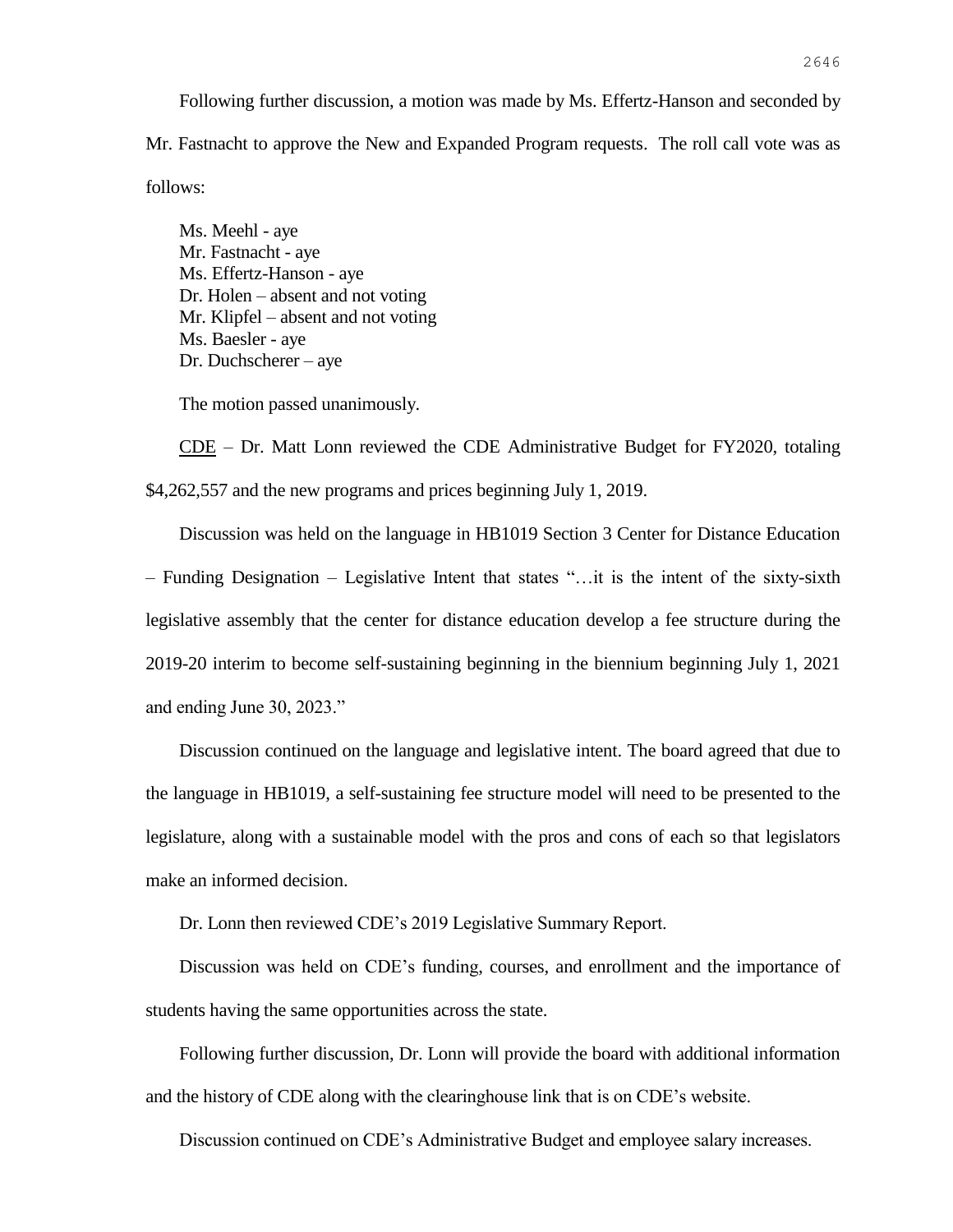Following discussion of employee salary increases, the board agreed that it would be appropriate for them to approve both CTE and CDE's salaries and budgets.

A motion was made by Mr. Fastnacht and seconded by Ms. Baesler to have Mr. Sick work with Dr. Lonn to provide salary increase information and recommendations for both CDE and CTE for the board's approval at the June meeting. The roll call vote was as follows:

Ms. Meehl – aye Mr. Fastnacht - aye Ms. Effertz-Hanson - aye Dr. Holen – aye Ms. Baesler – aye Mr. Klipfel - aye Dr. Duchscherer – aye

The motion passed unanimously.

Discussion continued on CDE employees and that they are state employees, with some being under TFFR and others being under the PERS retirement system.

Following further discussion, Dr. Lonn stated that he and the CDE staff are looking forward to a cooperating relationship and the opportunities that will be available with CTE and the State Board.

#### **APPROVAL OF AUTOMOTIVE TECHNOLOGY PROGRAM STANDARDS** –

Mr. Netzloff presented the Automotive Technology Program Standards, reporting that automotive instructors worked together on the standards which were adapted from the ASE Education Foundation and are cross walked with industry standards.

Following discussion, a motion was made by Mr. Fastnacht and seconded by Ms. Effertz-Hanson to approve the Automotive Technology Program Standards. The roll call vote was as follows:

Dr. Holen – aye Ms. Baesler – aye Mr. Klipfel - aye Ms. Meehl – aye Mr. Fastnacht - aye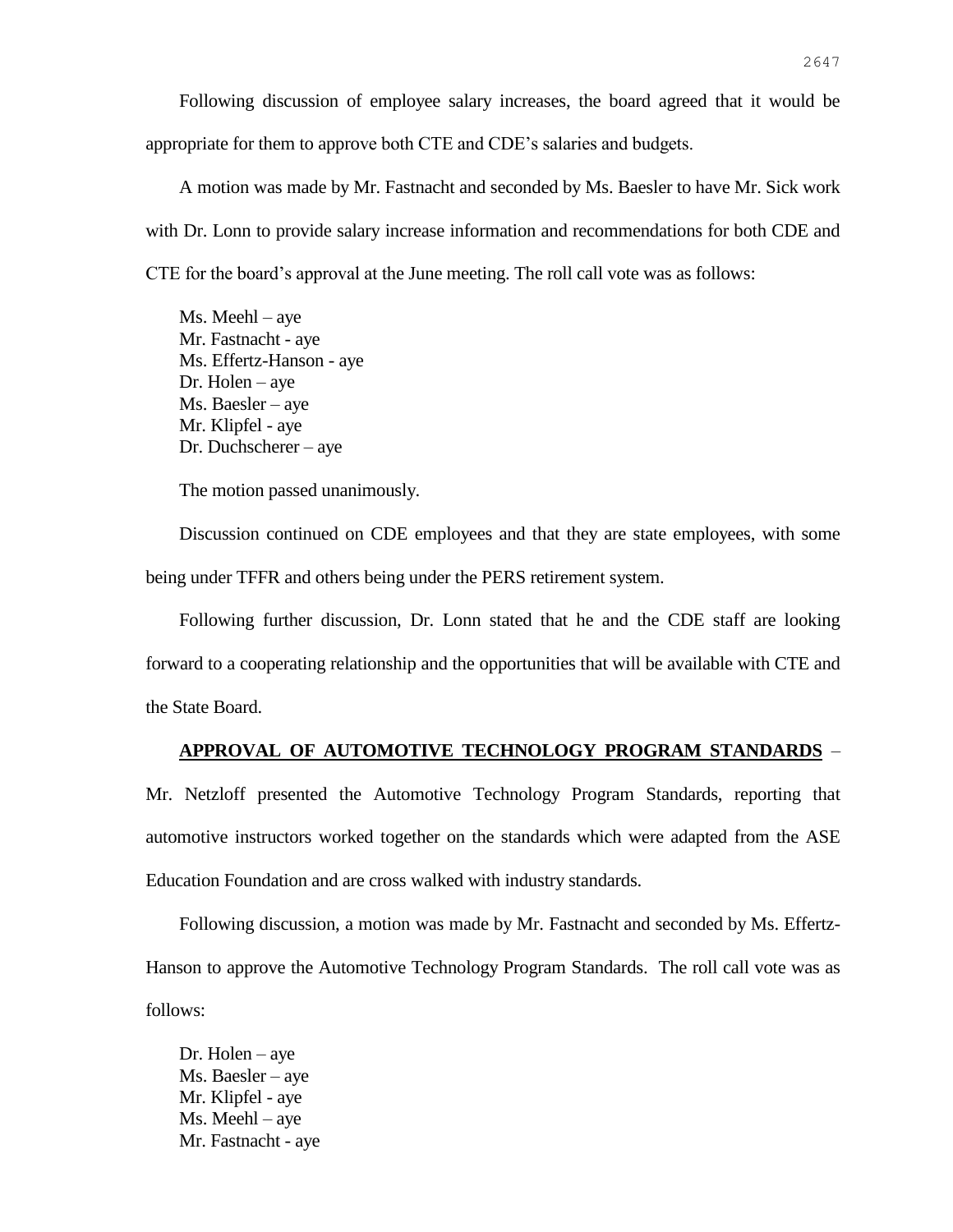Ms. Effertz-Hanson - aye Dr. Duchscherer – aye

The motion passed unanimously.

## **APPROVAL OF WELDING PROGRAM STANDARDS** – Mr. Netzloff presented the

Welding Program Standards, reporting that secondary and postsecondary instructors worked together on the standards which are cross walked with industry standards. The standards were adapted from the American Welding Society.

Following discussion, a motion was made by Ms. Meehl and seconded by Ms. Baesler to approve the Welding Program Standards. The roll call vote was as follows:

Mr. Fastnacht - aye Ms. Effertz-Hanson – aye Dr. Holen – aye Ms. Baesler – aye Mr. Klipfel - aye Ms. Meehl – aye Dr. Duchscherer – aye

The motion passed unanimously.

**PERKINS V TRANSITION PLAN APPROVAL** – Mr. Sick reported that the Transition Plan must be submitted by May 24.

A motion was made by Ms. Effertz-Hanson and seconded by Ms. Meehl to bring the Perkins V Transition Plan back on the table for final review and approval. The motion passed unanimously.

Mr. Sick reviewed the public comments and responses, recommending support for Career Development to be lowered to the  $6<sup>th</sup>$  grade and explore the equipment comments during the transition year.

Following discussion, a motion was made by Ms. Meehl and seconded by Mr. Fastnacht to approve the Transition Plan as recommended with the change made to support Career Development down to the  $6<sup>th</sup>$  grade. The roll call vote was as follows: